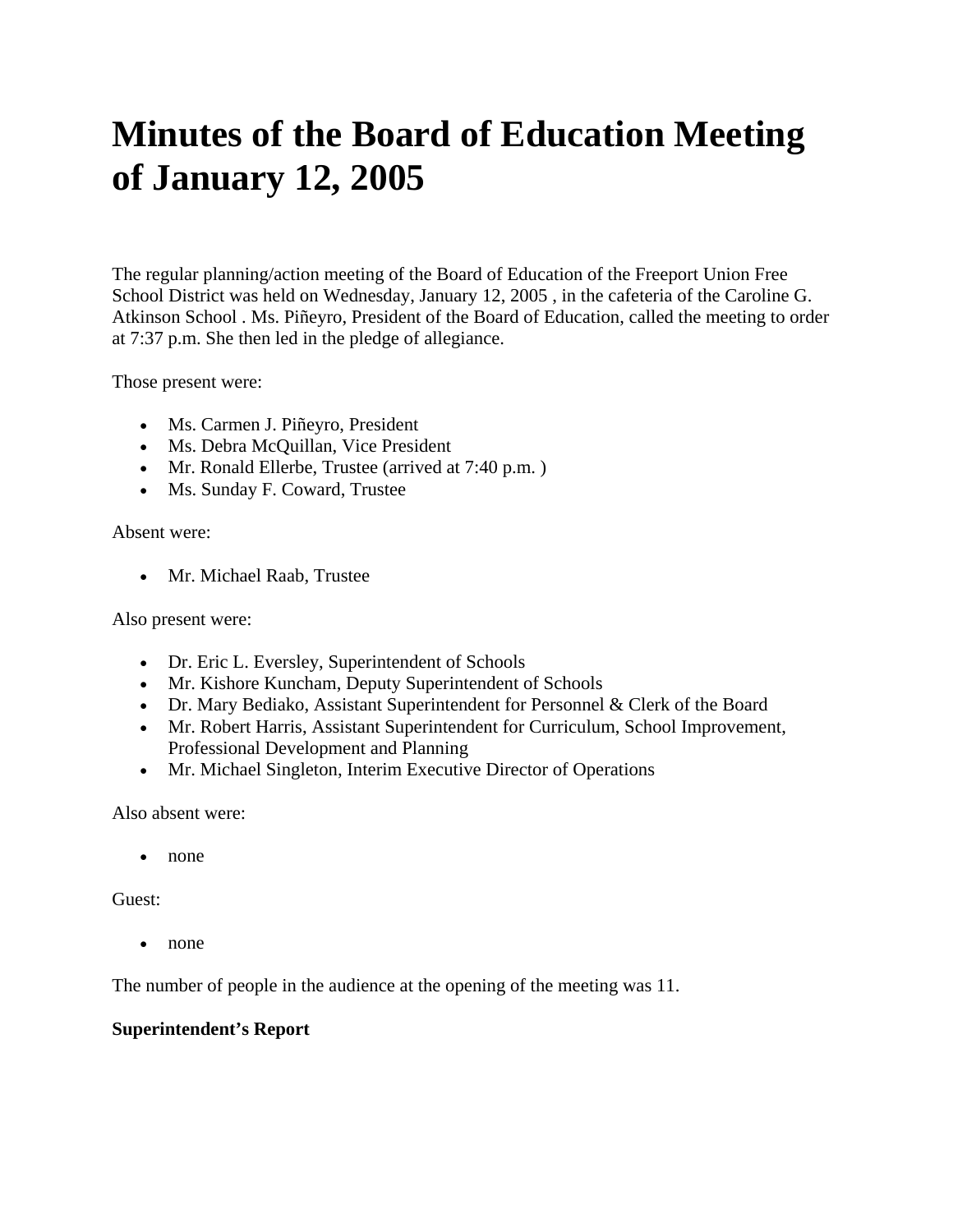Dr. Eversley, Superintendent of Schools introduced Dr. Mary Bediako, Assistant Superintendent for Personnel & Clerk of the Board. Dr. Bediako discussed the 2005-2006 tentative School Calendar.

Dr. Eversley then introduced Mr. Robert Harris. Mr. Harris introduced Ms. Sue Greca, Director of Second Languages. Ms. Greca gave a power point presentation (attached) and discussed the ESL and Dual Language Programs of the District. She also explained all the instructional services available to students who are English Language Learners.

The Superintendent then introduced Mr. Kishore Kuncham, Deputy Superintendent of Schools. Mr. Kuncham introduced our Energy Education Manager, Mr. Bill Walsh. Mr. Walsh gave a power point presentation (attached) that demonstrated the benefits and cost savings over the last twenty months. Over the period the School District has achieved cost avoidance of over \$300,000 and the District has also reaped an environmental benefit of 698,065 kilowatt-hours in electricity savings.

On a motion by Ms. McQuillan, the Board unanimously voted to remove from the agenda the topic regarding the FOIL Process Report under the Superintendent's report and place it on the agenda for the Board of Education meeting on February 2, 2005 , also under the Superintendent's Report. The motion was seconded by Ms. Coward. The vote was: Coward, Ellerbe, McQuillan and Piñeyro.

## **Questions from the Public**

The public was then given the opportunity to address the Board of Education. Each speaker was allowed to address the Board for six minutes on any topic. The Board and administration addressed the comments from the public.

## **Items for Action**

# *Approval of CSE and PSE Meetings*

Ms. Coward offered the following resolution for adoption:

BE IT RESOLVED that the Board of Education hereby accepts the minutes of the meetings of the committees on special education and preschool special education for the following dates:

November 5, 2004; November 19, 2004; November 23, 2004; November 29, 2004; December 1, 2004; December 3, 2004; December 6, 2004; December 7, 2004; December 8, 2004; December 10, 2004; December 12, 2004; December 14, 2004; December 16, 2004; December 20, 2004; December 21, 2004; December 22, 2004; January 5, 2005.

The motion was seconded by Mr. Ellerbe and unanimously carried: Coward, Ellerbe, McQuillan and Piñeyro.

The Board reviewed the agenda for the January 26, 2005 Board of Education meeting.